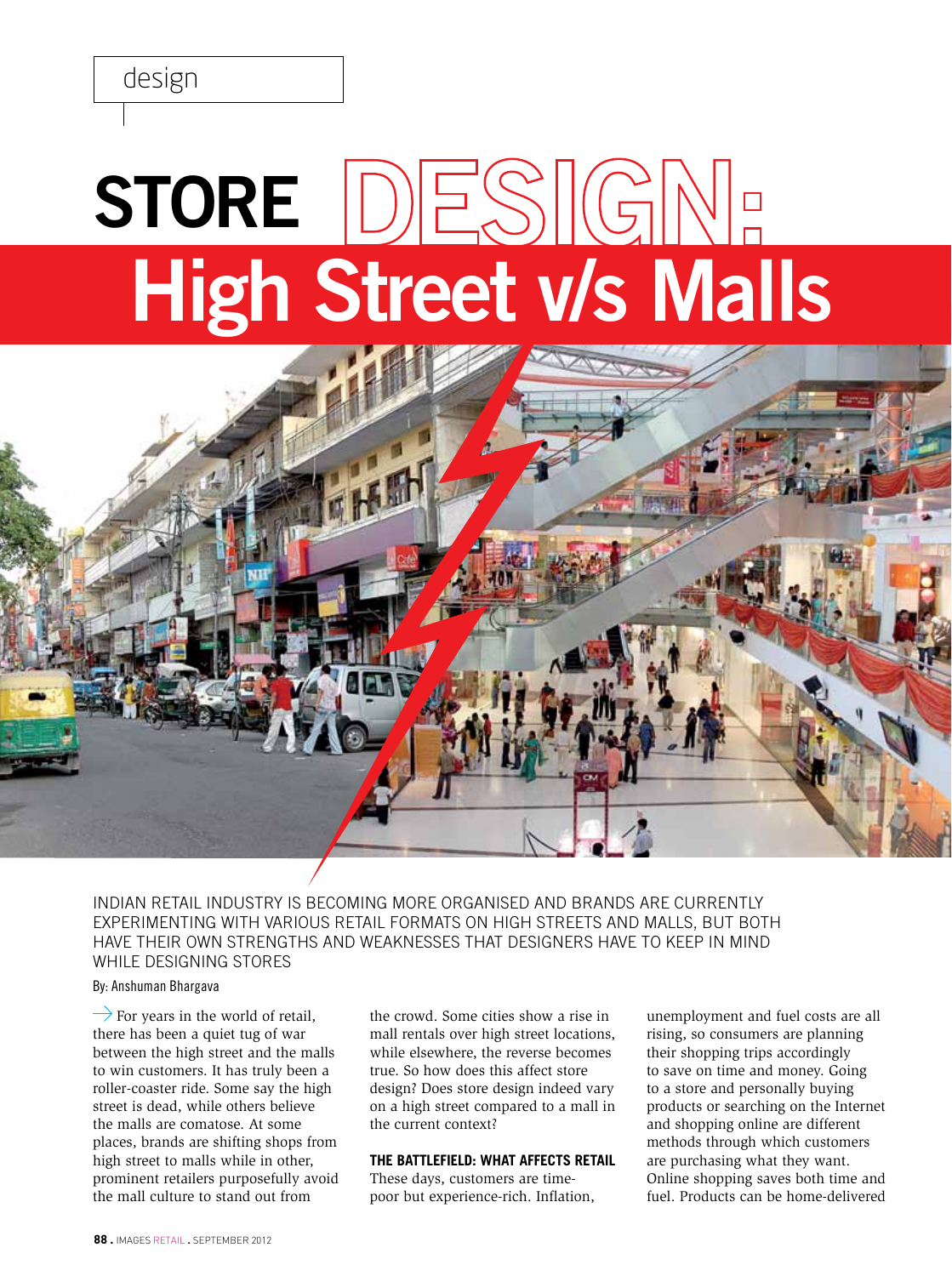# design

or picked up by the customers themselves from stores. Shopping by credit cards or discount coupons has also become common.

In the current scenario, customers want to buy more but spend less. Since retailers are making less money, they have less money to pay to the property developer. Developers on the other hand cannot complete their projects as they have low cash flow and are not able to repay their debts. As a result, banks have stopped lending them more money. It is a vicious circle.

All of these factors are definitely having their impact on the retail industry. In essence, retailers cannot afford to have unprofitable stores. So a new model of shopping is developing – have a few but bigger stores in better locations (high street) or have a number of smaller stores for brandreach and better delivery (malls). A strong Internet strategy can always compliment this. Many brands around the world now believe in this strategy, considering that lesser stores translate into low costs, smaller staff, less rents and overheads, etc.

## **High Street and Malls: The pros and cons**

Malls and high streets have their own advantages and drawbacks. Most of the malls, at least in India, are build like inward-looking boxes. Having facilities such as an air-conditioned environment, ample parking space for customers, sprawling food courts, a number of theatres for entertainment, and different retail brands clustered under one roof, the main advantages that malls offer are unmatched variety and convenience that few high streets can offer. Indeed, malls are now considered by many customers, especially youngsters, as great places to do comparison shopping.

High streets, on the other hand, suit speciality retailing. Customers can park their cars right in front of the stores, enter a particular shop, do their purchasing and leave. Since high street stores generally tend to be bigger than their mall counterparts, they usually offer collections that one would not find in smaller formats. They also have much higher visibility in the eyes of the customers since a lot of them have more height and floor space.

In most instances, the highstreet stores cost almost half of a similar-sized shop in a mall. High streets control their own timings, maintenance and housekeeping. They are not dependent on the decisions of the mall management for their footfalls or retail mix. So high streets are more suitable for established retailers which have the power to draw customers in by virtue of their brand and name in the market. Malls on the other hand favour the younger, lesser-known brands. Having said that, a lot of retail success is still dependent on three evergreen factors – location, location, and location.

atrium look. Window heights are more or less standard from one shop to the next. The materials need not be weather proof. The shop-front of a mall store can be open or closed, while a high-street shop front has to be necessarily closed – especially in an Indian context – because of the heat, dust and rain.

The outer materials of a high-street shop need to be weather resistant. The shop-fronts are usually bigger, differentiated and highly individualised. For example, brands like Apple, Zara and Topman do not rely on traditional advertising by newspaper or media. They have stores in prominent locations with huge storefronts and show windows that act like a beacon in the area, spreading the brand's message.



## $\downarrow$ **High streets are more suitable for established retailers which have the brand power to draw customers into their stores. malls, on the other hand, favour the younger, lesser known brands**

## **Element One: Store-fronts and Store Windows**

One crucial design area where a high street outlet differs from a mall store is the store-front and store window. Unlike a mall store, a high-street store-front is hugely dependent on the surrounding streets, the adjacent traffic, the store height and, most importantly, the weather. A mall storefront, on the other hand, is usually governed by mall guidelines and the

A high-street store should be visible enough from a distance since the customers are usually far from the store and at times even in a car or a bus. So it should be able to catch the customer's attention immediately. Everything must stand out more and be bolder – the branding, the signage, the facade, etc. In a mall, on the other hand, the show window is smaller and the store-front can be a bit more subdued.